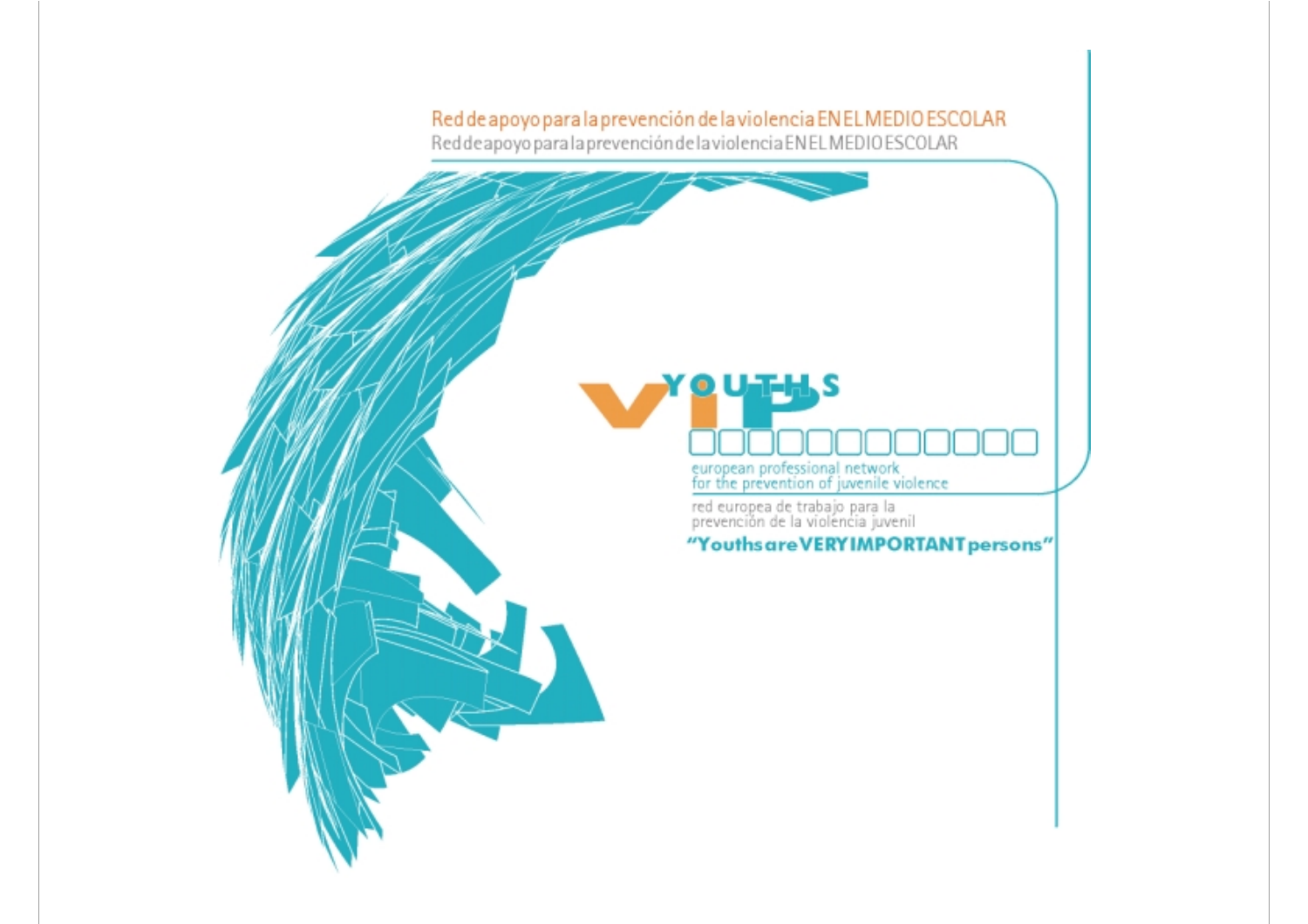### **SUPPORT NETWORK FOR THE PREVENTION OF JUVENILE VIOLENCE IN SCHOOLS**

It proposes **to develop a joint methodology** to assess the personal development of adolescents that views multicultural specificity **from a global perspective**, integrating the different groups involved in the process:families, associations, social and health institutions, teachers and in general the whole of social actors that affect the group of youths in a situation of risk.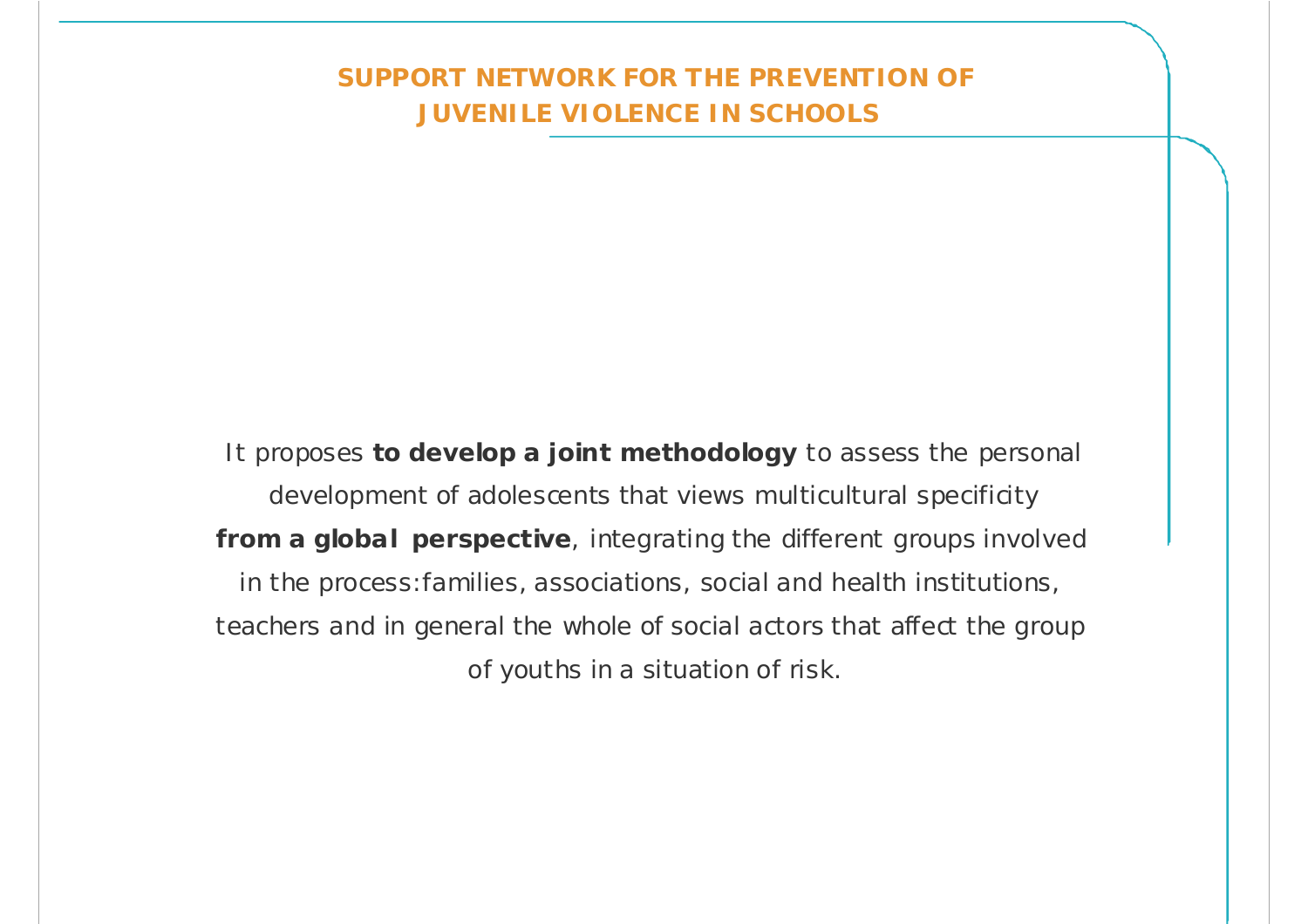# **GENERAL OBJECTIVES**

The **cultural aspects** of

#### **TO TRANSMIT TO DETERMINE TO ANALYSE TO DESIGN TO SENSITIZE TO KNOW**

**Information/training** to a great number of **professionals related withyouth.**

The **relations**that should be established between all the **elements of the system** -social actors**to prevent** the situations of **violence**

Behind failure at schoolare hidden conflicts that if not analysed and treated could develop into a violent action

**identity** and **values** of **adolescents**and its comparison with those of the **hegemoic group**, to **definespecific actions** to help the **motivation**and **interest**of the **adolescent**to **integrate** in the school

A plan of action that allows to **know** and **integrate** the **actions**that **affect**the **members** of **society** in **school age**

**Society** on the importance of **educational integration** and **participation in social life** in the development of a **culture** of **violence prevention**

The **work** that other **organizations** and **institutionscarry out**, both **local**, **national**, and **European**, that work with adolescents in **programmes** of **violenceprevention** and **participation in social life**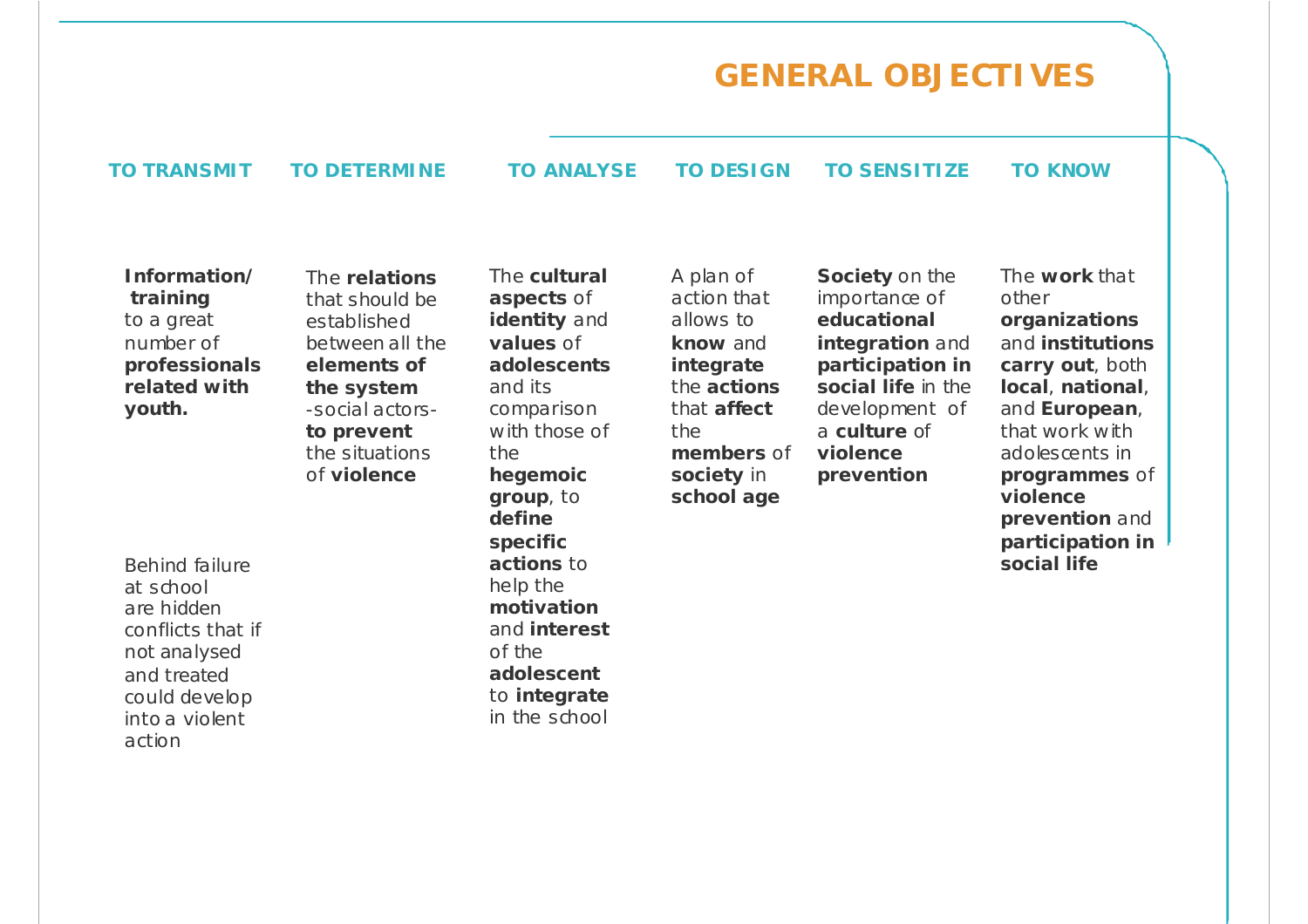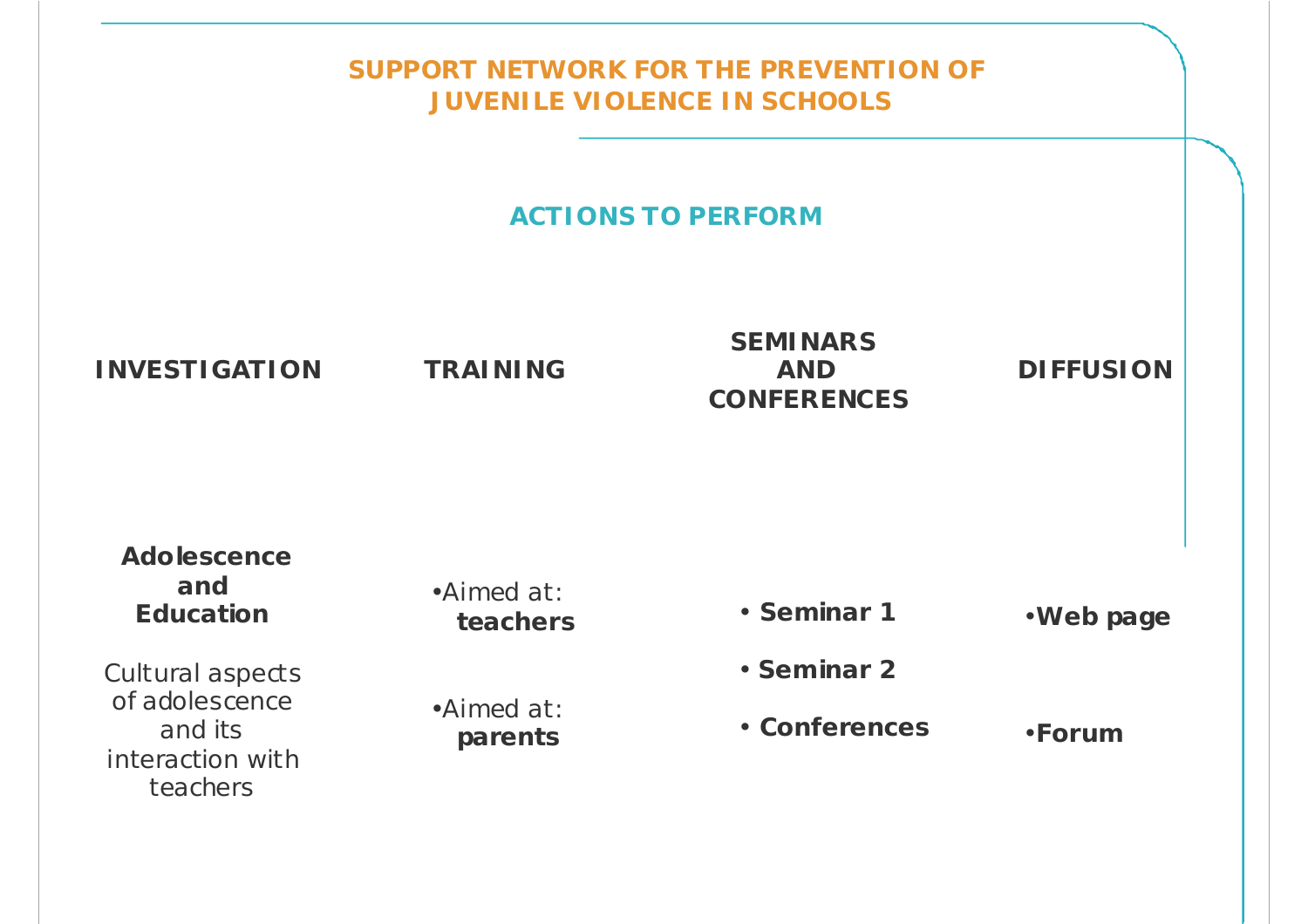### **INVESTIGATION**

#### **OBJECTIVE HYPOTHESIS METHODOLOGY**

• **To increase the knowledge** of cultural models of adolescents of both sexes describing the characteristics that identify them, their values, and their ways of relating

• **To analyse** possible **difficulties** in the interaction of this group with the teaching hierarchy.

One of the causesthat produces relation **conflicts** betweenadolescents and teachers is related tothe **different values**.

**Quantitative** methods**:** Questionnaires

**Qualitative** methods**:** Field workParticipating observation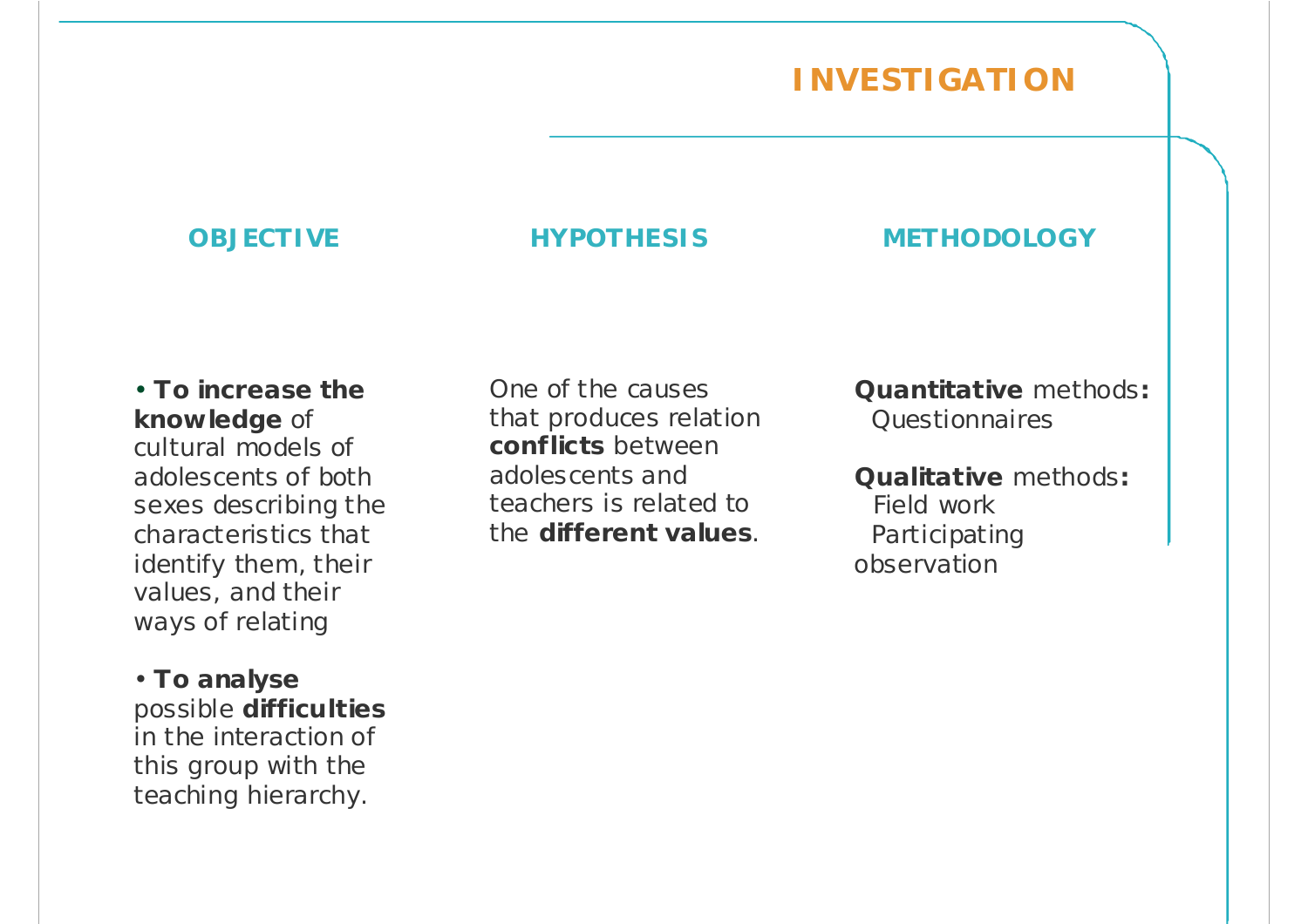### **TRAINING**

#### •**To increase** the **knowledge** and **good practice** of family function-dysfunction of the groups that directly or indirectly relate with adolescents.

• **To sensitize teachers** on the study and analysis of the context in which they develop their professional work: change of the lineal individual vision of problems to a circular, global, and multicausal one.

•To increase the resources and/or **strategies** oriented to **change.**

### **OBJECTIVES METHODOLOGY**

#### **Systemic approach:**

General Systems Theory, Cybernetics, and Communication Theory applied to human relations.

The Family, the Classroom, the School etc are studied as systems in interaction to which are applied the principles described in the mentioned disciplines.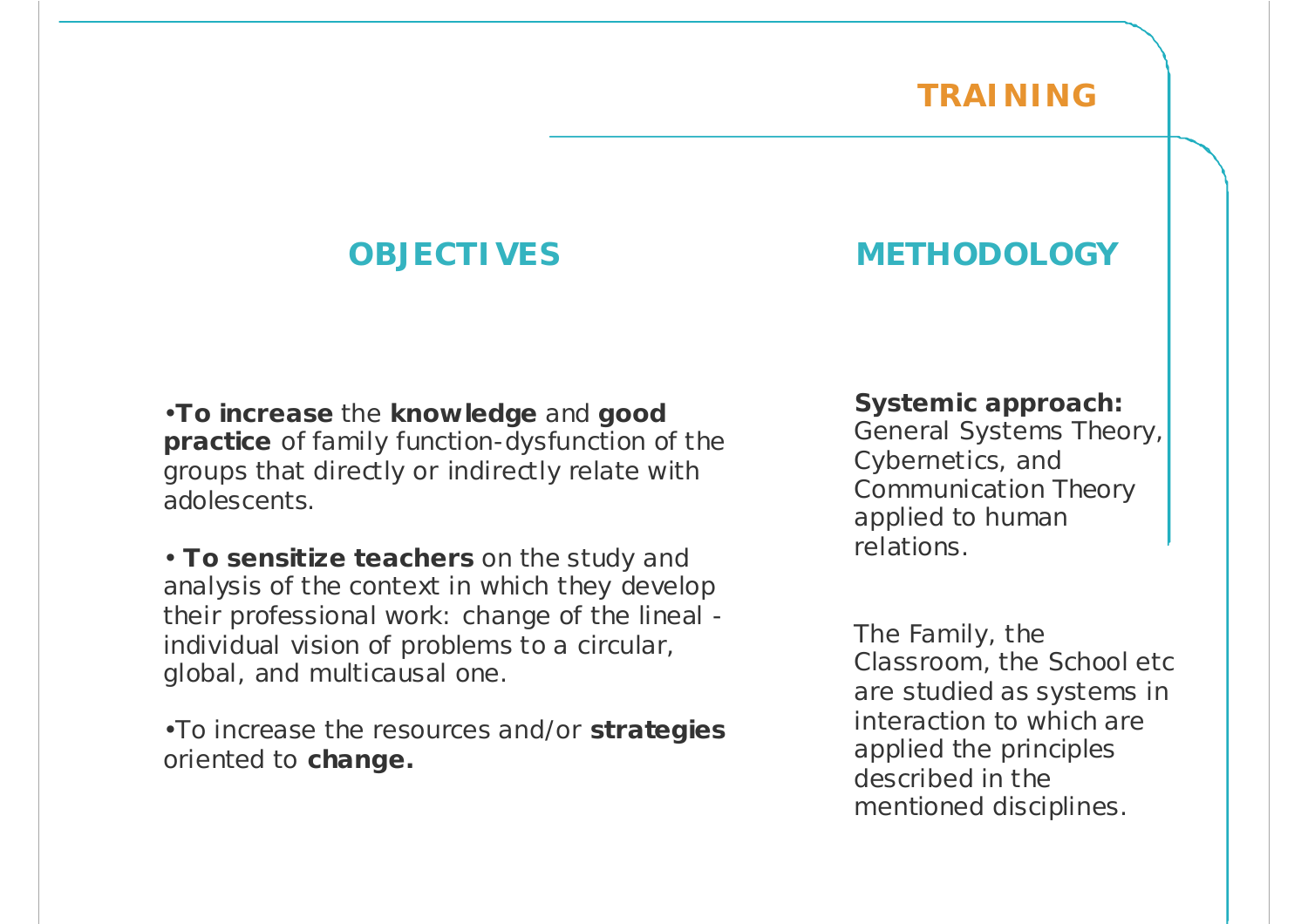### **SEMINARS AND CONFERENCES**

**1 - 02 - 2002**

**9 - 05 - 2002 10, 11 - 05 - 2002**

#### **Seminar 1**

The systemic model applied to the educational field

### **Seminar 2**

Cultural identity in adolescence

Conflicts in the classroom

(Provisional titles )

8 hours2 speakers 25 - 30 participants

8 hours2 speakers 25 - 30 participants

#### **Conferences**

Day 10:General papers Day 11: Workshops ( The programme will be delivered withenough time ahead )

Total number of participants,100 - 120, distributed in 4 workshops of 25 - 30 persons each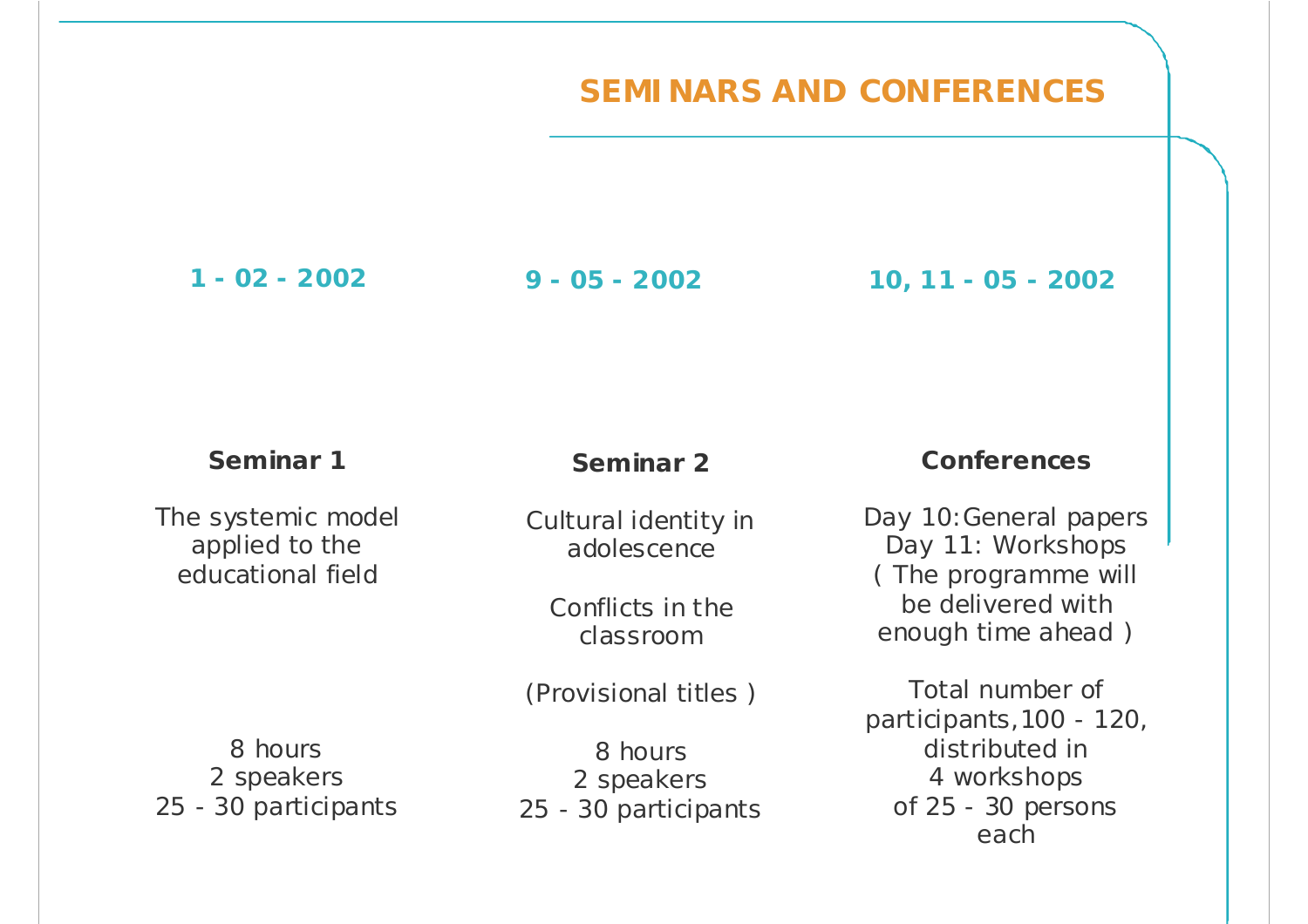